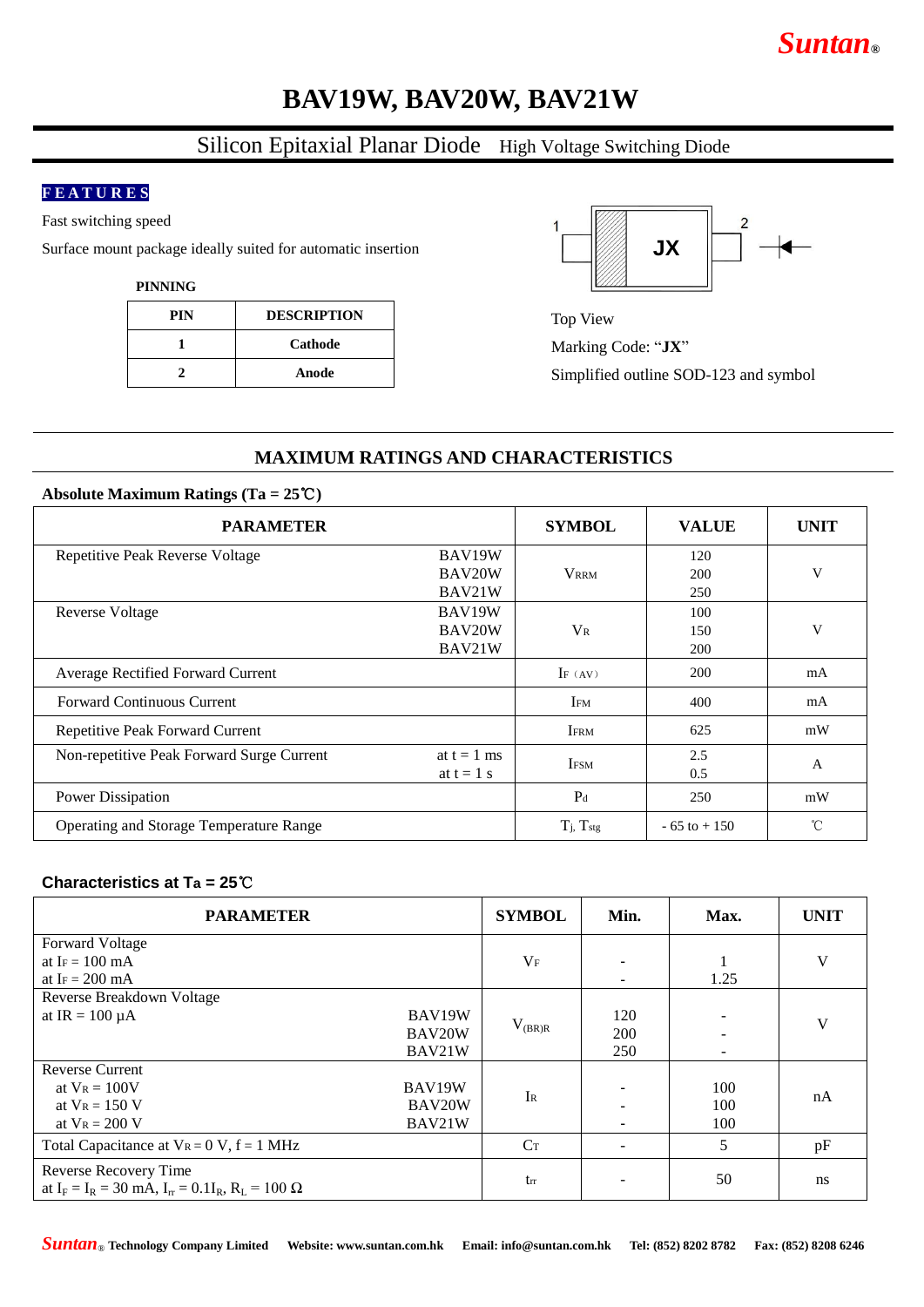### **RATINGS AND CHARACTERISTIC CURVES BAV19W, BAV20W, BAV21W**